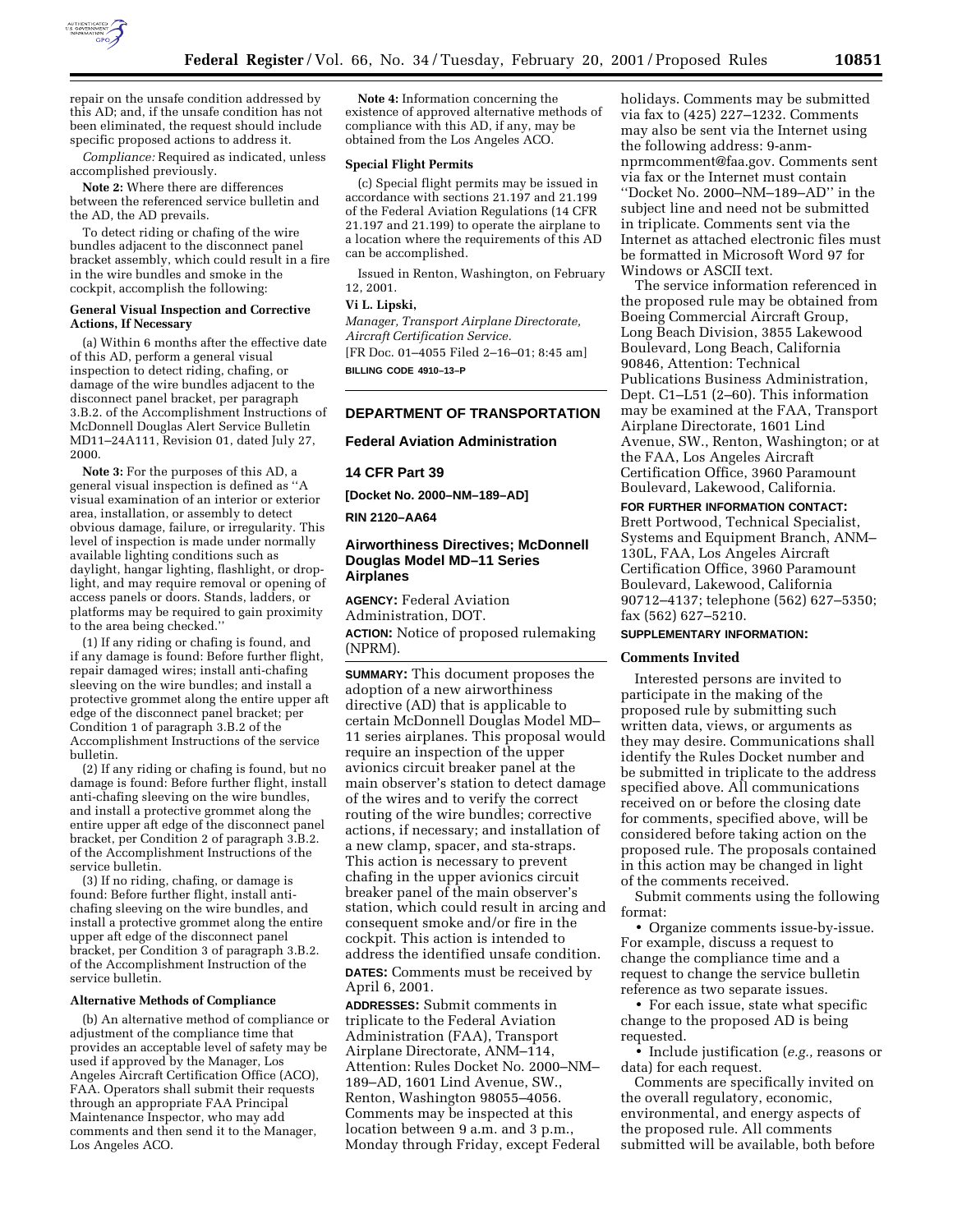and after the closing date for comments, in the Rules Docket for examination by interested persons. A report summarizing each FAA-public contact concerned with the substance of this proposal will be filed in the Rules Docket.

Commenters wishing the FAA to acknowledge receipt of their comments submitted in response to this action must submit a self-addressed, stamped postcard on which the following statement is made: ''Comments to Docket Number 2000–NM–189–AD.'' The postcard will be date stamped and returned to the commenter.

#### **Availability of NPRMs**

Any person may obtain a copy of this NPRM by submitting a request to the FAA, Transport Airplane Directorate, ANM–114, Attention: Rules Docket No. 2000–NM–189–AD, 1601 Lind Avenue, SW., Renton, Washington 98055–4056.

## **Discussion**

As part of its practice of re-examining all aspects of the service experience of a particular aircraft whenever an accident occurs, the FAA has become aware of an incident of wiring chafing in the upper avionics circuit breaker panel of the main observer's station on a McDonnell Douglas Model MD–11 series airplane. Investigation revealed that the chafed wiring was due to friction between the wires and the edge of the panel, which occurs during the opening and closing of the panel. Such chafing, if not corrected, could result in arcing in the upper avionics circuit breaker panel, which could result in smoke and/or fire in the cockpit.

This incident is not considered to be related to an accident that occurred off the coast of Nova Scotia involving a McDonnell Douglas Model MD–11 series airplane. The cause of that accident is still under investigation.

## **Other Related Rulemaking**

The FAA, in conjunction with Boeing and operators of Model MD–11 series airplanes, is continuing to review all aspects of the service history of those airplanes to identify potential unsafe conditions and to take appropriate corrective actions. This proposed AD is one of a series of actions identified during that process. The process is continuing and the FAA may consider additional rulemaking actions as further results of the review become available.

## **Explanation of Relevant Service Information**

The FAA has reviewed and approved Boeing Alert Service Bulletin MD11– 24A179, Revision 01, dated October 31,

2000. The service bulletin describes procedures for a general visual inspection of the upper avionics circuit breaker panel at the main observer's station to detect damage of the wires and to verify the correct routing of the wire bundles, and corrective actions, if necessary; and installation of a new clamp to the AES9101 wire bundle and wire support bar, and a new spacer and sta-straps. The corrective actions involve repairing damaged wiring; replacing damaged wiring with new wiring; loosening clamps; and replacing the sta-straps with new sta-straps. Accomplishment of the actions specified in the service bulletin is intended to adequately address the identified unsafe condition.

## **Explanation of Requirements of Proposed Rule**

Since an unsafe condition has been identified that is likely to exist or develop on other products of this same type design, the proposed AD would require accomplishment of the actions specified in the service bulletin described previously.

## **Cost Impact**

There are approximately 185 Model MD–11 series airplanes of the affected design in the worldwide fleet. The FAA estimates that 59 airplanes of U.S. registry would be affected by this proposed AD, that it would take approximately 5 work hours per airplane to accomplish the proposed actions, and that the average labor rate is \$60 per work hour. Required parts would be supplied by the airplane manufacturer at no cost to the operators. Based on these figures, the cost impact of the proposed AD on U.S. operators is estimated to be \$17,700, or \$300 per airplane.

The cost impact figure discussed above is based on assumptions that no operator has yet accomplished any of the proposed requirements of this AD action, and that no operator would accomplish those actions in the future if this proposed AD were not adopted. The cost impact figures discussed in AD rulemaking actions represent only the time necessary to perform the specific actions actually required by the AD. These figures typically do not include incidental costs, such as the time required to gain access and close up, planning time, or time necessitated by other administrative actions.

#### **Regulatory Impact**

The regulations proposed herein would not have a substantial direct effect on the States, on the relationship between the national Government and

the States, or on the distribution of power and responsibilities among the various levels of government. Therefore, it is determined that this proposal would not have federalism implications under Executive Order 13132.

For the reasons discussed above, I certify that this proposed regulation (1) is not a ''significant regulatory action'' under Executive Order 12866; (2) is not a ''significant rule'' under the DOT Regulatory Policies and Procedures (44 FR 11034, February 26, 1979); and (3) if promulgated, will not have a significant economic impact, positive or negative, on a substantial number of small entities under the criteria of the Regulatory Flexibility Act. A copy of the draft regulatory evaluation prepared for this action is contained in the Rules Docket. A copy of it may be obtained by contacting the Rules Docket at the location provided under the caption **ADDRESSES.**

#### **List of Subjects in 14 CFR Part 39**

Air transportation, Aircraft, Aviation safety, Safety.

#### **The Proposed Amendment**

Accordingly, pursuant to the authority delegated to me by the Administrator, the Federal Aviation Administration proposes to amend part 39 of the Federal Aviation Regulations (14 CFR part 39) as follows:

## **PART 39—AIRWORTHINESS DIRECTIVES**

1. The authority citation for part 39 continues to read as follows:

**Authority:** 49 U.S.C. 106(g), 40113, 44701.

#### **§ 39.13 [Amended]**

2. Section 39.13 is amended by adding the following new airworthiness directive:

**McDonnell Douglas**: Docket 2000–NM–189– AD.

*Applicability:* Model MD–11 series airplanes, as listed in Boeing Alert Service Bulletin MD11–24A179, Revision 01, dated October 31, 2000; certificated in any category.

**Note 1:** This AD applies to each airplane identified in the preceding applicability provision, regardless of whether it has been modified, altered, or repaired in the area subject to the requirements of this AD. For airplanes that have been modified, altered, or repaired so that the performance of the requirements of this AD is affected, the owner/operator must request approval for an alternative method of compliance in accordance with paragraph (b) of this AD. The request should include an assessment of the effect of the modification, alteration, or repair on the unsafe condition addressed by this AD; and, if the unsafe condition has not